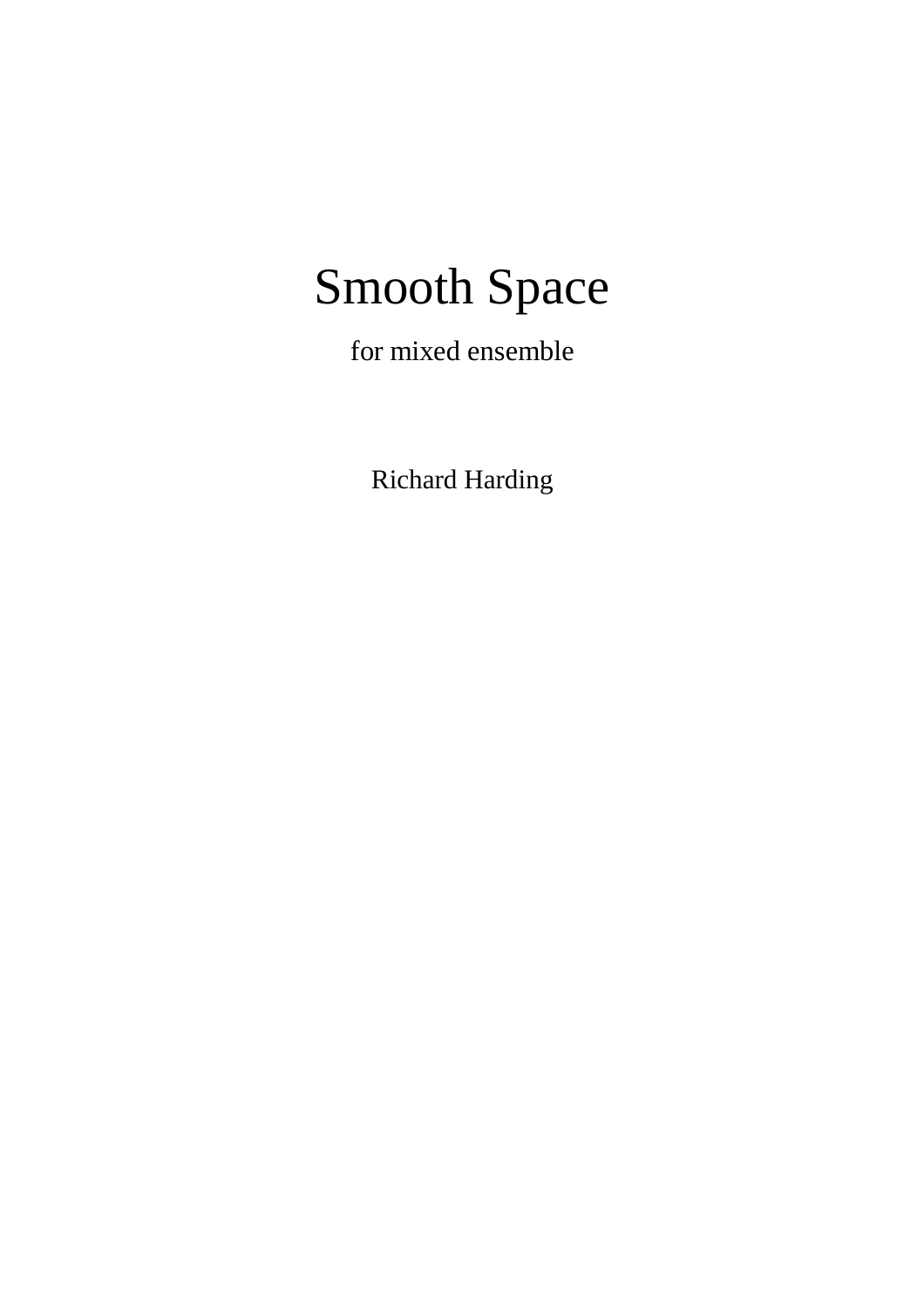*Smooth Space* is for any number of players. Each player has an identical part containing a number of isolated musical cells based upon a whole tone scale. The performers are free to play any or all of these cells in any combination, making any octave transpositions they might wish, at any stage. The black noteheads represent short notes, the white noteheads long, although these durations are all relative, as the precise speed of each cell is left to the discretion of each individual performer. Through a combination of free interaction with the score and carefully judged interaction with the rest of the ensemble, the piece is created anew in each performance, always different and yet recognisably the same.

'Smooth Space' was written for CoMA NW, for performance at the 2009 Prescot Festival.